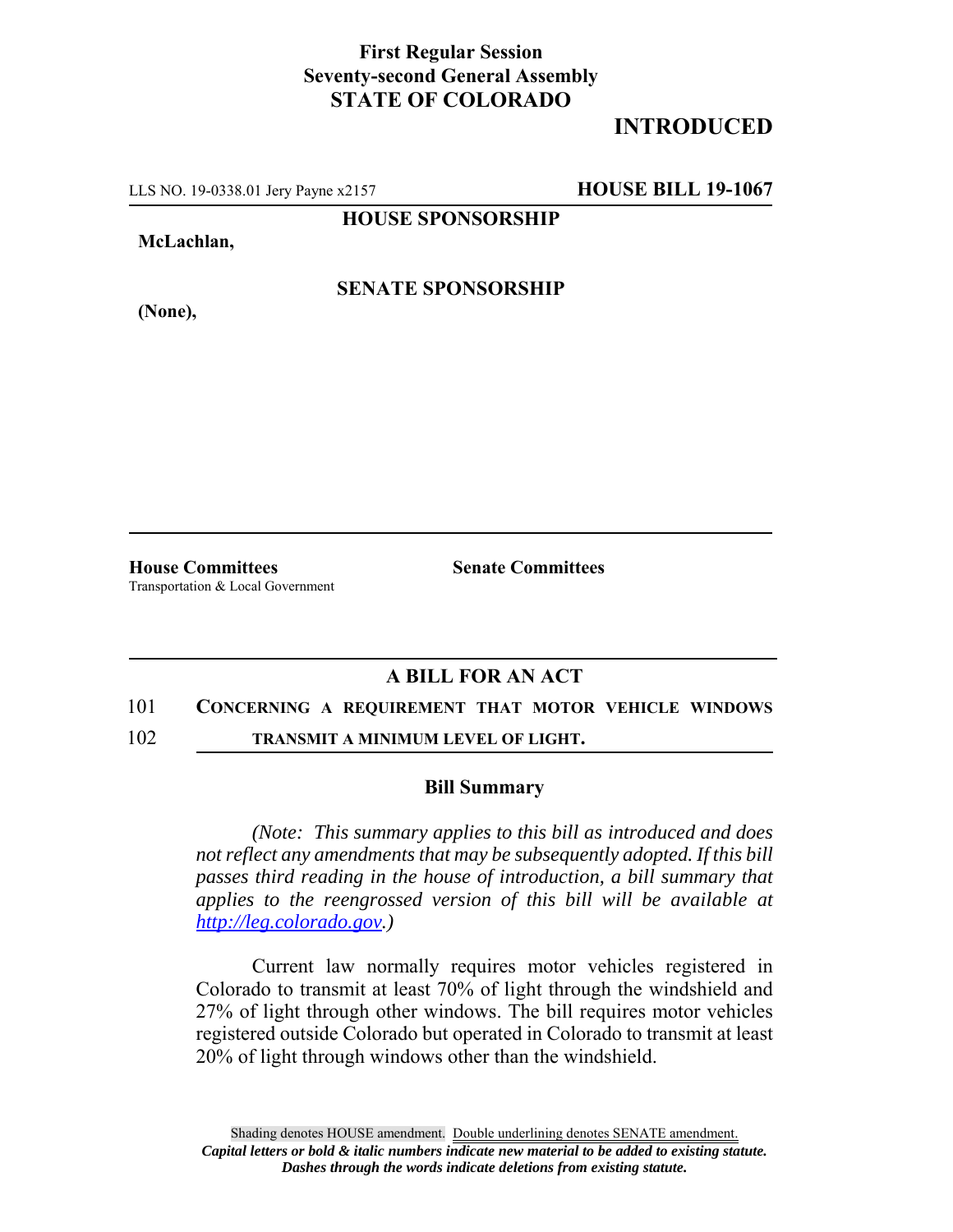*Be it enacted by the General Assembly of the State of Colorado:*

 **SECTION 1.** In Colorado Revised Statutes, 42-4-227, **amend**  $3 \quad (1)(a)(I)$  as follows:

 **42-4-227. Windows unobstructed - certain materials prohibited - windshield wiper requirements.** (1) (a) (I) Except as 6 otherwise provided in this paragraph  $(a)$ , no SUBSECTION  $(1)(a)$ , A person 7 shall NOT operate a motor vehicle registered in Colorado on which any 8 window except the windshield, is composed of, covered by, or treated with any material or component that presents an opaque, nontransparent, 10 or metallic or mirrored appearance in such a way AND that:

 (A) it Allows, ON MOTOR VEHICLES REGISTERED IN COLORADO, less than twenty-seven percent light transmittance THROUGH ANY WINDOW 13 OTHER THAN THE WINDSHIELD;

 (B) ALLOWS, ON MOTOR VEHICLES NOT REGISTERED IN COLORADO, LESS THAN TWENTY PERCENT LIGHT TRANSMITTANCE THROUGH ANY 16 WINDOW OTHER THAN THE WINDSHIELD;

17 (C) The windshield shall allow at least ALLOWS LESS THAN seventy percent light transmittance THROUGH THE WINDSHIELD.

 **SECTION 2. Act subject to petition - effective date - applicability.** (1) This act takes effect at 12:01 a.m. on the day following the expiration of the ninety-day period after final adjournment of the general assembly (August 2, 2019, if adjournment sine die is on May 3, 2019); except that, if a referendum petition is filed pursuant to section 1 (3) of article V of the state constitution against this act or an item, section, or part of this act within such period, then the act, item, section, or part will not take effect unless approved by the people at the general election